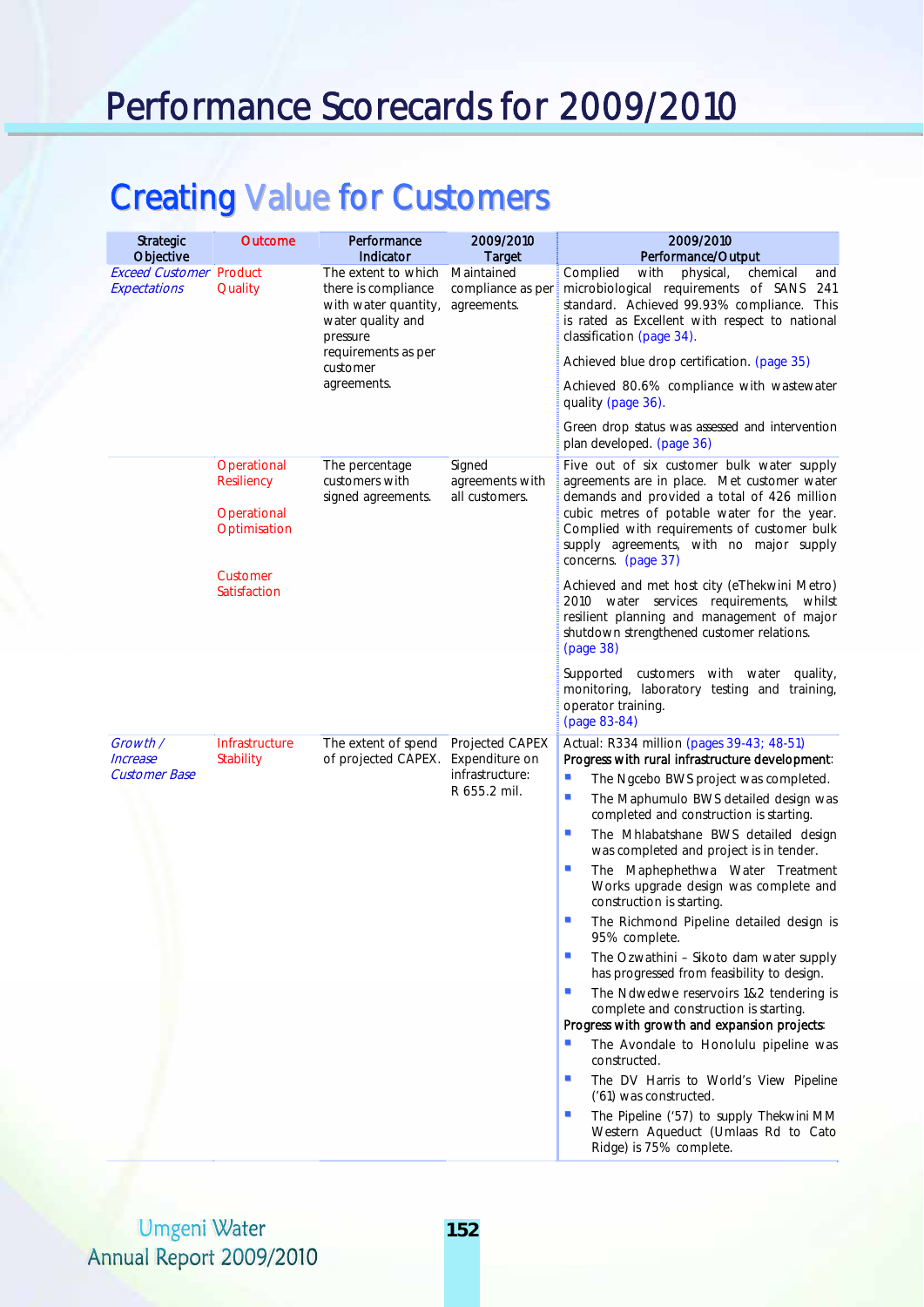| <b>Strategic</b><br>Objective             | <b>Outcome</b>                              | Performance<br>Indicator                                                         | 2009/2010<br><b>Target</b>      | 2009/2010<br>Performance/Output                                                                                                                                                                                                                                                                                                                                                                                                                 |
|-------------------------------------------|---------------------------------------------|----------------------------------------------------------------------------------|---------------------------------|-------------------------------------------------------------------------------------------------------------------------------------------------------------------------------------------------------------------------------------------------------------------------------------------------------------------------------------------------------------------------------------------------------------------------------------------------|
|                                           |                                             |                                                                                  |                                 | Asset upgrade and refurbishment: Progress<br>included:                                                                                                                                                                                                                                                                                                                                                                                          |
|                                           |                                             |                                                                                  |                                 | ш<br><b>The</b><br>Durban Heights Booster<br>pump<br>station was constructed,                                                                                                                                                                                                                                                                                                                                                                   |
|                                           |                                             |                                                                                  |                                 | $\mathcal{L}$<br>The planning and design of the Midmar<br>Water Treatment Works and Hazelmere<br>Water Treatment Works is in progress to<br>coincide<br>with<br>respective<br>the<br>dam<br>developments.                                                                                                                                                                                                                                       |
|                                           |                                             |                                                                                  |                                 | ш<br>Existing water supply infrastructure assets<br>were maintained as per annual plan, with<br>R113m spent.                                                                                                                                                                                                                                                                                                                                    |
| Manage<br>Stakeholder<br><b>Relations</b> | Stakeholder<br>Understanding<br>and Support | The extent to which<br>positive feedback on Positive feedback<br>performance has | Maintained<br>from stakeholders | Timely completion of statutory deliverables as<br>per Water Services Act and PFMA:<br>(pages 6, 10-17 & 44-45)                                                                                                                                                                                                                                                                                                                                  |
|                                           |                                             | been received from<br>stakeholders                                               |                                 | U,<br>Strategy and Business Plan,                                                                                                                                                                                                                                                                                                                                                                                                               |
|                                           |                                             |                                                                                  |                                 | u,<br>Quarterly Reports,                                                                                                                                                                                                                                                                                                                                                                                                                        |
|                                           |                                             |                                                                                  |                                 | ш<br>Treasury submissions, and<br>٠                                                                                                                                                                                                                                                                                                                                                                                                             |
|                                           |                                             |                                                                                  |                                 | <b>Annual Reports</b><br>Alignment of these deliverables to the strategic<br>priorities of government, resulted in receipt of<br>positive feedback during formal appraisal<br>sessions, stakeholder road shows, and other<br>pertinent ministerial briefings.                                                                                                                                                                                   |
|                                           |                                             |                                                                                  |                                 | Investor confidence in Umgeni Water is high,<br>as evidenced by a 2.6 times oversubscription to<br>Umgeni Water UG21 Bond, positive feedback<br>on results presented during investor road<br>shows, and international investor interests in<br>Umgeni Water.                                                                                                                                                                                    |
|                                           |                                             |                                                                                  |                                 | Sound relations with employees and organised<br>labour, evidenced by communication and<br>feedback on performance, staff engagement,<br>no labour unrest or disruptions despite country<br>wide strikes. (pages 44-45 & 78-80)                                                                                                                                                                                                                  |
|                                           |                                             |                                                                                  |                                 | Confidence boosted with community and civil<br>society in general, through collaboration,<br>notably during construction which were<br>undertaken in an environmental and socially<br>responsible manner, through job creation and<br>contractor development opportunities and<br>through progress made with rural development<br>programme,<br>through<br>and<br>research<br>collaboration, amongst others.<br>(pages 44-45, 48-51, 67, 74-75) |

### Creating Value for Customers continued

Umgeni Water Annual Report 2009/2010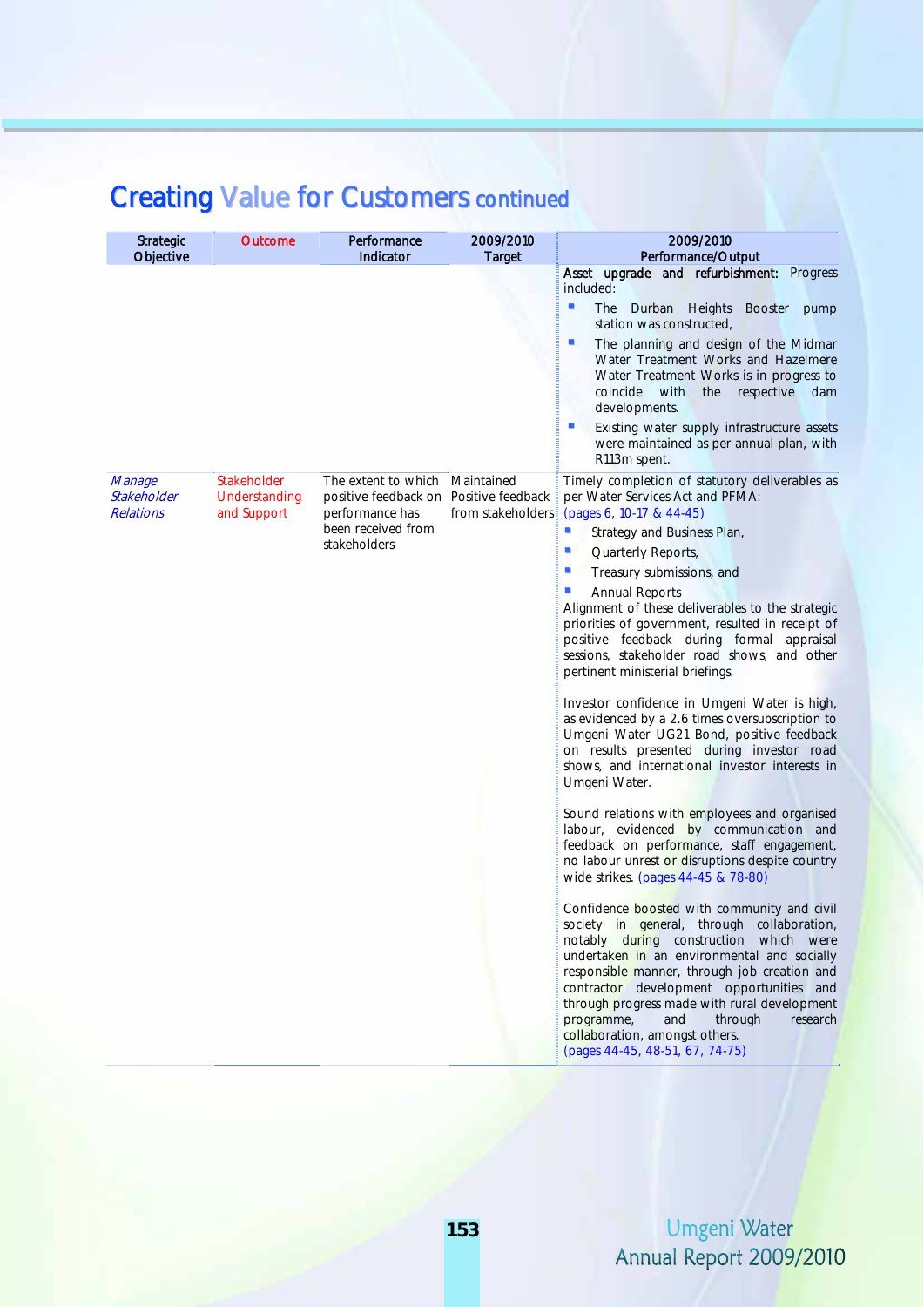### Performance Scorecards for 2009/2010 continued

# Creating Value for Communities

|  | Strategic<br>Performance<br><b>Outcome</b><br>Objective<br>Indicator                           |                                    | 2009/2010<br><b>Target</b>                                                                                                               | 2009/2010<br>Performance/Output |                                                                                                                                                                                                                                                                                                             |  |
|--|------------------------------------------------------------------------------------------------|------------------------------------|------------------------------------------------------------------------------------------------------------------------------------------|---------------------------------|-------------------------------------------------------------------------------------------------------------------------------------------------------------------------------------------------------------------------------------------------------------------------------------------------------------|--|
|  | Contribute to<br>National<br>Development<br>Agenda &<br><b>Reduction of</b><br><b>Backlogs</b> | Community<br>and<br>Sustainability | The extent of<br>contribution to<br>Environmental increased access to<br>sustainable water and<br>sanitation,<br>educational facilities, | Rural<br>development            | Significant<br>performance<br>with<br>rural<br>infrastructure<br>development programme.<br>All infrastructure designed to<br>provide 60 litres of water per person per day, to both<br>enable water<br>backlogs<br>reduction<br>and<br>sustainable<br>livelihoods:<br>(pages 48-51)                         |  |
|  |                                                                                                |                                    | skills development<br>and job creation and<br>BBBEE.                                                                                     |                                 | The Ngcebo Bulk Water Supply, comprising Ngcebo<br>Water Treatment Works, reservoir and pipeline were<br>constructed to serve 16,656 people in rural areas of<br>Maphumulo, in iLembe DM, at a cost of R35 million.                                                                                         |  |
|  |                                                                                                |                                    | The extent of support<br>provided to<br>provincial<br>Department of<br>Education and<br>municipalities for                               |                                 | The Maphumulo Bulk Water Scheme 1st phase of Water<br>Treatment Works and pipelines construction is starting.<br>Will serve 149,756 people in rural areas in iLembe DM,<br>at a projected cost of R255 million. Together with<br>Ngcebo will significantly reduce the 61% water backlog<br>in Maphumulo LM. |  |
|  |                                                                                                |                                    | school and household<br>sanitation projects.                                                                                             |                                 | The Mhlabatshane Bulk Water Scheme construction is<br>starting. Will serve 100,962 people in ten formally<br>tribal areas in Ugu DM and Mzumbe LM, at a projected<br>cost of R155 million.                                                                                                                  |  |
|  |                                                                                                |                                    |                                                                                                                                          |                                 | The Ozwathini Bulk Water Supply Scheme design is<br>starting. Has capacity to serve 80,000 rural people in<br>the uMgungundlovu DM and iLembe DM, at a<br>projected cost of R148 million.                                                                                                                   |  |
|  |                                                                                                |                                    |                                                                                                                                          |                                 | Richmond Bulk Water Supply Pipeline design is almost<br>complete. Will serve 98,000 people at a projected cost<br>of R121 million, and reduce water backlogs in<br>Richmond LM.                                                                                                                             |  |
|  |                                                                                                |                                    |                                                                                                                                          |                                 | п<br>Maphephethwa Water treatment works Upgrade,<br>construction is starting. Will serve 35,000 people in the<br>rural Inanda area in eThekwini MM, at a projected cost<br>of R36 million.                                                                                                                  |  |
|  |                                                                                                |                                    |                                                                                                                                          |                                 | Upgrades of Ndwedwe Reservoirs 1 & 2 in construction<br>at a projected cost of R16 million and will ensure<br>sufficiency in storage capacity to serve the growing<br>demands in rural areas of Ndwedwe, in iLembe DM &<br>eThekwini MM,                                                                    |  |
|  |                                                                                                |                                    |                                                                                                                                          | Support to<br>municipalities    | Umgeni Water is supporting the OR Tambo DM in terms of<br>four strategic interventions. (page 54)                                                                                                                                                                                                           |  |
|  |                                                                                                |                                    |                                                                                                                                          |                                 | The 1st Intervention of normalising the Bulk Water<br>Supply Infrastructure in the town of Mthatha is<br>complete.                                                                                                                                                                                          |  |
|  |                                                                                                |                                    |                                                                                                                                          |                                 | The 2nd Intervention of Master planning for Mbizana,<br>Qaukeni (Ngquza Hill) and Ntabankulu LM, is<br>complete.                                                                                                                                                                                            |  |
|  |                                                                                                |                                    |                                                                                                                                          |                                 | The 3rd Intervention of implementation of the Mbizana<br>Regional Bulk Water Scheme is progressing well.                                                                                                                                                                                                    |  |
|  |                                                                                                |                                    |                                                                                                                                          |                                 | The 4th major intervention of the turnaround of water<br>services delivery in OR Tambo DM, has been scoped<br>around ten outcomes for sustainable water services<br>delivery                                                                                                                                |  |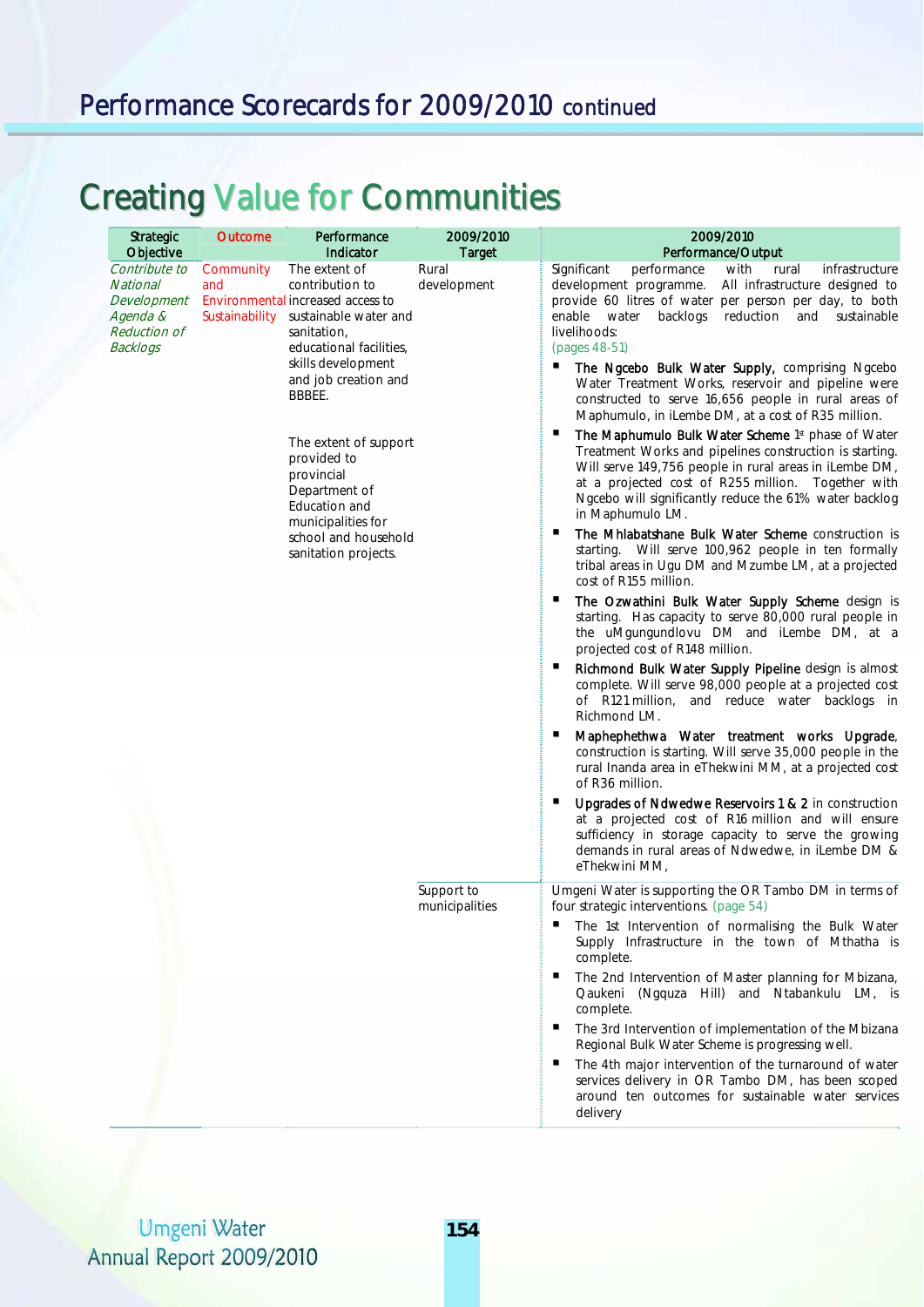### Creating Value for Communities continued

| <b>Strategic</b><br>Objective                      | <b>Outcome</b>   | Performance<br>Indicator                                                                                                                                                                         | 2009/2010<br><b>Target</b>                                                               | 2009/2010<br>Performance/Output                                                                                                                       |
|----------------------------------------------------|------------------|--------------------------------------------------------------------------------------------------------------------------------------------------------------------------------------------------|------------------------------------------------------------------------------------------|-------------------------------------------------------------------------------------------------------------------------------------------------------|
| Contribute to<br><b>National</b><br>Development    | Community<br>and | The extent of<br>contribution to<br>Environmental increased access to<br>sustainable water and<br>sanitation,<br>educational facilities,<br>skills development<br>and job creation and<br>BBBEE. | 100% of 150 schools<br>provided with water<br>infrastructure.                            | All client schools assessed and 91 provided with boreholes.<br>(page 53)                                                                              |
| Agenda &<br><b>Reduction of</b><br><b>Backlogs</b> | Sustainability   |                                                                                                                                                                                                  | 100% of 32 schools<br>provided with VIPs.                                                | Successful completion of phase 7. All 19 schools allocated by<br>client were provided with VIPs (11 for DWA, 8 for DoE).<br>(page 51)                 |
|                                                    |                  |                                                                                                                                                                                                  | 100% of 4,500<br>households provided<br>with VIPs.                                       | 3,375 household units provided with VIPs<br>(page 52)                                                                                                 |
|                                                    |                  | The extent of support<br>provided to<br>provincial<br>Department of<br>Education and<br>municipalities for<br>school and household<br>sanitation projects.                                       | 100% of 4 boarding<br>schools renovated.                                                 | 3 schools 100% completed. 1 school 80% completed.<br>(page 52)                                                                                        |
|                                                    |                  |                                                                                                                                                                                                  | 100% of 25 rural<br>schools curriculum<br>upgraded.                                      | 12 schools allocated budget. 9 are 100% complete. 3 are<br>80% complete. (page 52)                                                                    |
|                                                    |                  |                                                                                                                                                                                                  | 20% of 10 mud<br>schools rebuilt.                                                        | All 4 schools at 100% completion. (page 52)                                                                                                           |
|                                                    |                  |                                                                                                                                                                                                  | 32 schools, 4,500<br>households provided<br>with end user<br>education.                  | 14 of 19 schools provided with end user education.<br>284 of 337 households (target is 10% households).<br>provided with end user education (page 59) |
|                                                    |                  |                                                                                                                                                                                                  | 2,000 jobs created<br>(5% budget spend)<br>through water and<br>sanitation<br>programme. | 2,348 people employed across all water and sanitation<br>programmes. (page 56)                                                                        |
|                                                    |                  |                                                                                                                                                                                                  | 5% of CAPEX spend<br>on job creation.                                                    | R10 million spent on job creation (378 jobs).<br>(page 56)                                                                                            |
|                                                    |                  |                                                                                                                                                                                                  | Maintained 2009<br>job creation targets<br>with working for<br>water programme.          | Created 24,964 work days (23,176 in 2009) or 5,427 work<br>days per R1 million spent.<br>(page 55)                                                    |
|                                                    |                  |                                                                                                                                                                                                  | 60% Preferential<br>Procurement Spend.                                                   | 68% (R462 million) spent on BEE service providers.<br>(page 57)                                                                                       |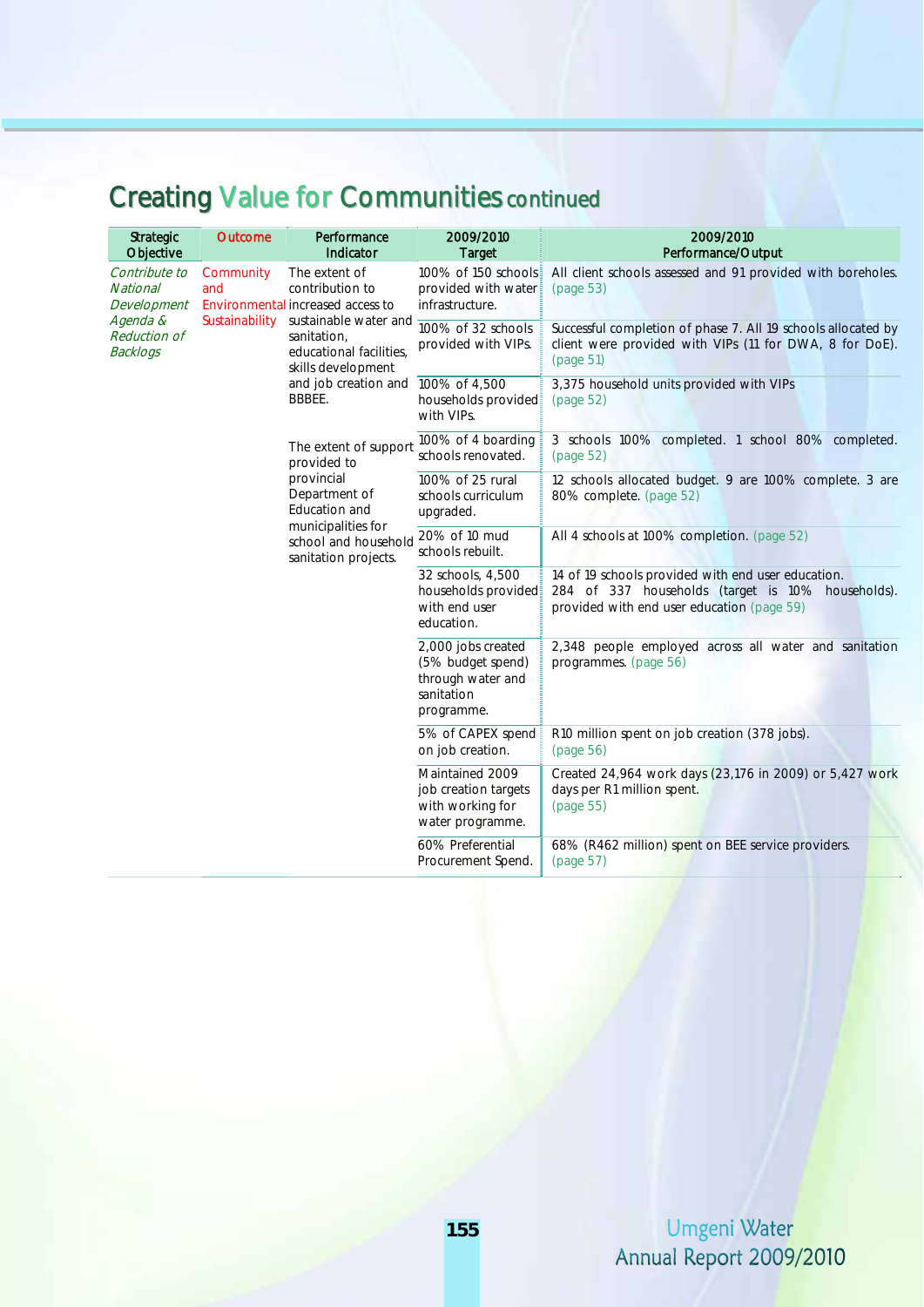### Performance Scorecards for 2009/2010 continued

# Conserving Our Natural Resources

| <b>Strategic</b><br>Objective                      | Outcome                                                                                       | Performance Indicator                                                                                                                                                | 2009/2010<br><b>Target</b>                                                                                                 | 2009/2010<br>Performance/Output                                                                                                                                                                                                                                                                                                                                                  |
|----------------------------------------------------|-----------------------------------------------------------------------------------------------|----------------------------------------------------------------------------------------------------------------------------------------------------------------------|----------------------------------------------------------------------------------------------------------------------------|----------------------------------------------------------------------------------------------------------------------------------------------------------------------------------------------------------------------------------------------------------------------------------------------------------------------------------------------------------------------------------|
| Conserve<br>Limited<br><b>Natural</b><br>Resources | Water<br><b>Resources</b><br>Adequacy<br>Community<br>and<br>Environmental<br>Sustainability. | The extent to which<br>environmental stresses<br>and human<br>vulnerability thereto<br>has been reduced;<br>institutional capacity to<br>respond to<br>environmental | Monitored and<br>reviewed progress<br>with<br>implementation of<br>planned<br>environmental<br>sustainability<br>projects. | Water resources developments: Spring<br>Grove Dam, Hazelmere Dam and<br>Mkomazi Dam are planned, as well as<br>critical small dams: Mhlabatshane Dam<br>Sikoto Dam and Mvutshane Dam<br>(page 62)<br>Progress made with alternate resource                                                                                                                                       |
|                                                    |                                                                                               | challenges has been<br>built and<br>environmental<br>stewardship is<br>practiced.                                                                                    |                                                                                                                            | investigations, desalination of seawater<br>and wastewater reclamation. (page 63)<br>Modelled climate change impacts on<br>raw water resources for short, medium<br>and long-term scenarios with improved<br>findings. (pages 64-65)                                                                                                                                             |
|                                                    |                                                                                               |                                                                                                                                                                      | Maintained plant<br>water loss level to                                                                                    | Water loss level was<br>maintained<br>below 5%. (page 37)                                                                                                                                                                                                                                                                                                                        |
|                                                    |                                                                                               |                                                                                                                                                                      | below 5%.                                                                                                                  | Monitored and assessed raw water<br>quality, which remains satisfactory.<br>Successfully managed land use and<br>biodiversity around raw water supply<br>dams, and controlled aquatic alien<br>weed infestation. (page 65-68)                                                                                                                                                    |
|                                                    |                                                                                               |                                                                                                                                                                      | Achieved 2%<br>reduction in<br>electricity<br>consumption at                                                               | Implemented planned energy saving<br>projects. Have not as yet impacted on<br>organisation's overall energy usage or<br>efficiency. (page 69)                                                                                                                                                                                                                                    |
|                                                    |                                                                                               |                                                                                                                                                                      | operational sites.                                                                                                         | Monitoring of energy, chemicals and<br>waste trends undertaken.<br>Electricity<br>usage has increased and efficiency has<br>decreased.<br>Chemicals<br>usage<br>has<br>decreased and efficiency has improved,<br>Significant improvement in wastewater<br>treatment works sludge management;<br>Greenhouse gas emissions increased and<br>efficiency has decreased. (page 70-71) |
|                                                    |                                                                                               |                                                                                                                                                                      | Commenced<br>investigation of use<br>of methane gas as<br>an alternative<br>energy source.                                 | Darvill<br>Water<br>Treatment<br>Works<br>methane investigation has shown the<br>methane quantity to be sufficient to<br>provide 30% of the site energy<br>requirement. (page 69)                                                                                                                                                                                                |
|                                                    |                                                                                               |                                                                                                                                                                      |                                                                                                                            | Monitored<br>and<br>managed<br>all<br>environmental impacts and enhanced<br>biodiversity<br>during<br>major<br>bulk<br>infrastructure project implementation,<br>notably Kettlefontein Grassland during<br>DV Harris to Worlds View Pipeline<br>construction.<br>(page 72-75)                                                                                                    |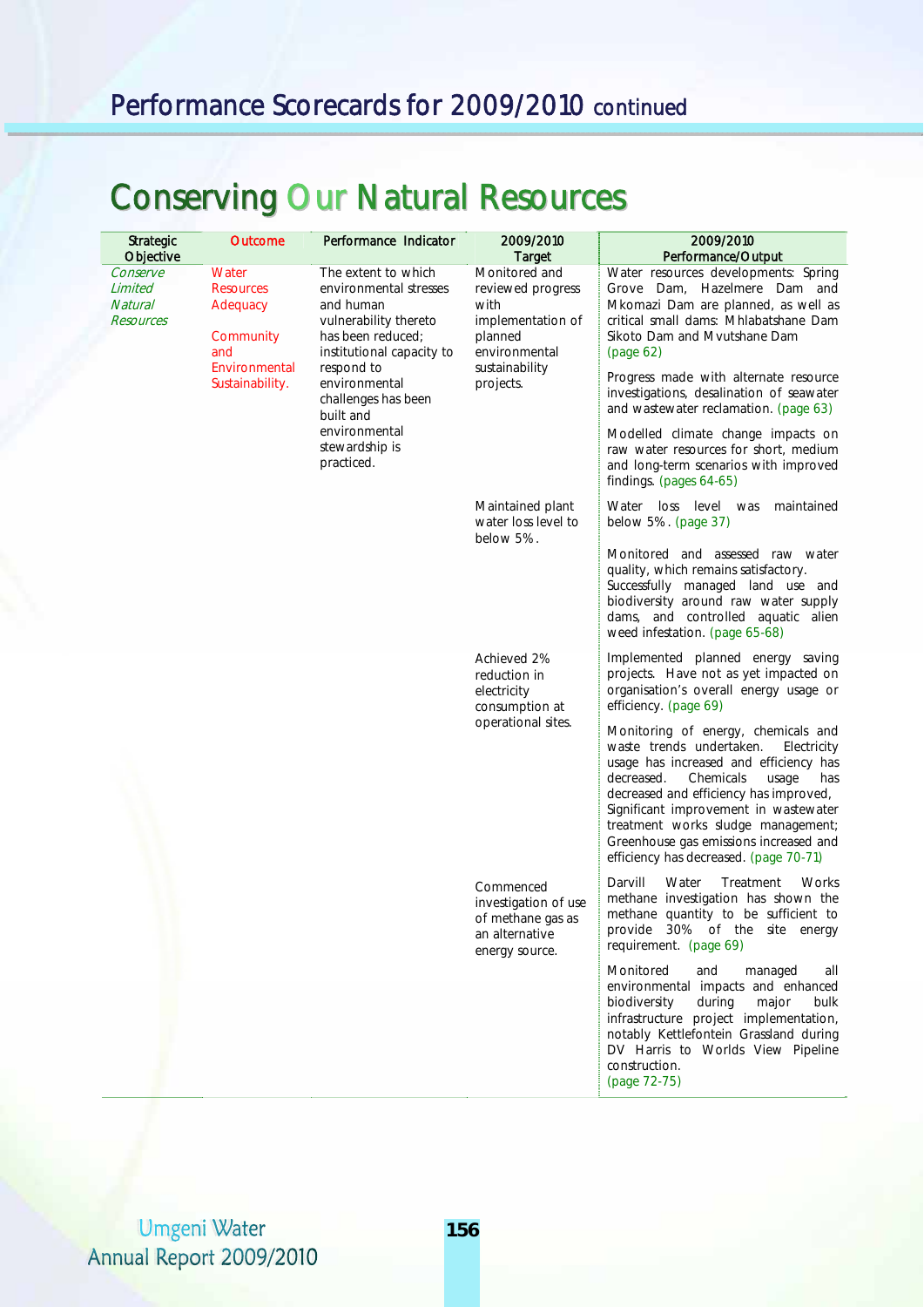# Enabling Our People

| <b>Strategic</b><br>Objective              | <b>Outcome</b>                                                                                               | Performance Indicator                                                                                                                                                                                                                                                                                   | 2009/2010<br><b>Target</b>                                                                                                                                                                                                                                                                                                                                                                                                                                                               | 2009/2010<br>Performance/Output                                                                                                                                                                                                                                                                                                                                                                                                                                                                                                                                                                                                                                                                                                 |
|--------------------------------------------|--------------------------------------------------------------------------------------------------------------|---------------------------------------------------------------------------------------------------------------------------------------------------------------------------------------------------------------------------------------------------------------------------------------------------------|------------------------------------------------------------------------------------------------------------------------------------------------------------------------------------------------------------------------------------------------------------------------------------------------------------------------------------------------------------------------------------------------------------------------------------------------------------------------------------------|---------------------------------------------------------------------------------------------------------------------------------------------------------------------------------------------------------------------------------------------------------------------------------------------------------------------------------------------------------------------------------------------------------------------------------------------------------------------------------------------------------------------------------------------------------------------------------------------------------------------------------------------------------------------------------------------------------------------------------|
| Maintain<br>Strategic<br>Effectiveness     | Leadership and<br>Employee<br>Development                                                                    | The frequency at which<br>the macro and micro<br>environment is scanned.<br>The extent of alignment<br>of the strategy to<br>mandate.<br>The extent of alignment<br>between the business<br>plans and strategy.<br>The extent to which<br>corporate performance<br>is aligned to strategy<br>and plans. | Annual macro and micro<br>environmental scan.<br>Annual Board strategy<br>formulation session.<br>Annual Business plan<br>prepared.<br>Annual Shareholder<br>Compact concluded.<br>Annual Roadshows on<br>Annual Report.<br>Quarterly engagement<br>between Chairperson<br>and CE with the<br>Executive Authority.<br>Annual strategy map and<br>scorecard cascaded to<br>divisions and alignment<br>assessed. Quarterly<br><b>EXCO</b> reviews.<br>Bi-annual Board strategy<br>reviews. | Analysis of changes in the<br>operating environment and<br>shareholder<br>expectations<br>implicitly and explicitly informed<br>organisation's strategy review.<br>Developed statutory business<br>plan.<br>Signed Shareholder's Compact<br>received<br>from<br>Executive<br>Authority.<br>Annual Report Roadshows to<br>present performance.<br>Statutory<br>appraisal<br>0f<br>Organisational<br>performance<br>(business<br>plan<br>and<br>annual<br>report).<br>Division's<br>plans aligned<br>to<br>corporate<br>strategy<br>with<br>quarterly management review.<br>Board discussed key strategic<br>and<br>sector<br>issues<br>and<br>undertook<br>formal<br>annual<br>strategy review.<br>(page 8, 10-17, 27-29, 44-45) |
| Ensure<br>Functional<br>Excellence         | Leadership and<br>Employee<br>Development                                                                    | The extent to which the<br>organisation's structure<br>is continuously reviewed<br>and aligned to strategy.                                                                                                                                                                                             | Continuous review of<br>structure and roles of<br>divisions and business<br>units                                                                                                                                                                                                                                                                                                                                                                                                        | Organisation's<br>structure<br>continues to support<br>core<br>business and functions were<br>soundly executed.<br>(page 5-6, 10-17)                                                                                                                                                                                                                                                                                                                                                                                                                                                                                                                                                                                            |
| Ensure<br><b>Operational</b><br>Competence | Leadership and<br>Employee<br>Development<br>Operational<br>Optimisation<br>Operational<br><b>Resiliency</b> | The extent to which the<br>systems, skills and<br>competencies enable<br>implementation of<br>strategy.                                                                                                                                                                                                 | Organisational systems in<br>place.                                                                                                                                                                                                                                                                                                                                                                                                                                                      | Organisational<br>systems<br>in<br>place<br>reviewed<br>and<br>and<br>improved.<br>Monitoring<br>and<br>evaluation<br>undertaken<br>in<br>accordance with systems and<br>plans. Alignment to ISO 9001<br>and<br>other<br>standards<br>in<br>progress.<br>(page 18, 27-31, 82-87)                                                                                                                                                                                                                                                                                                                                                                                                                                                |